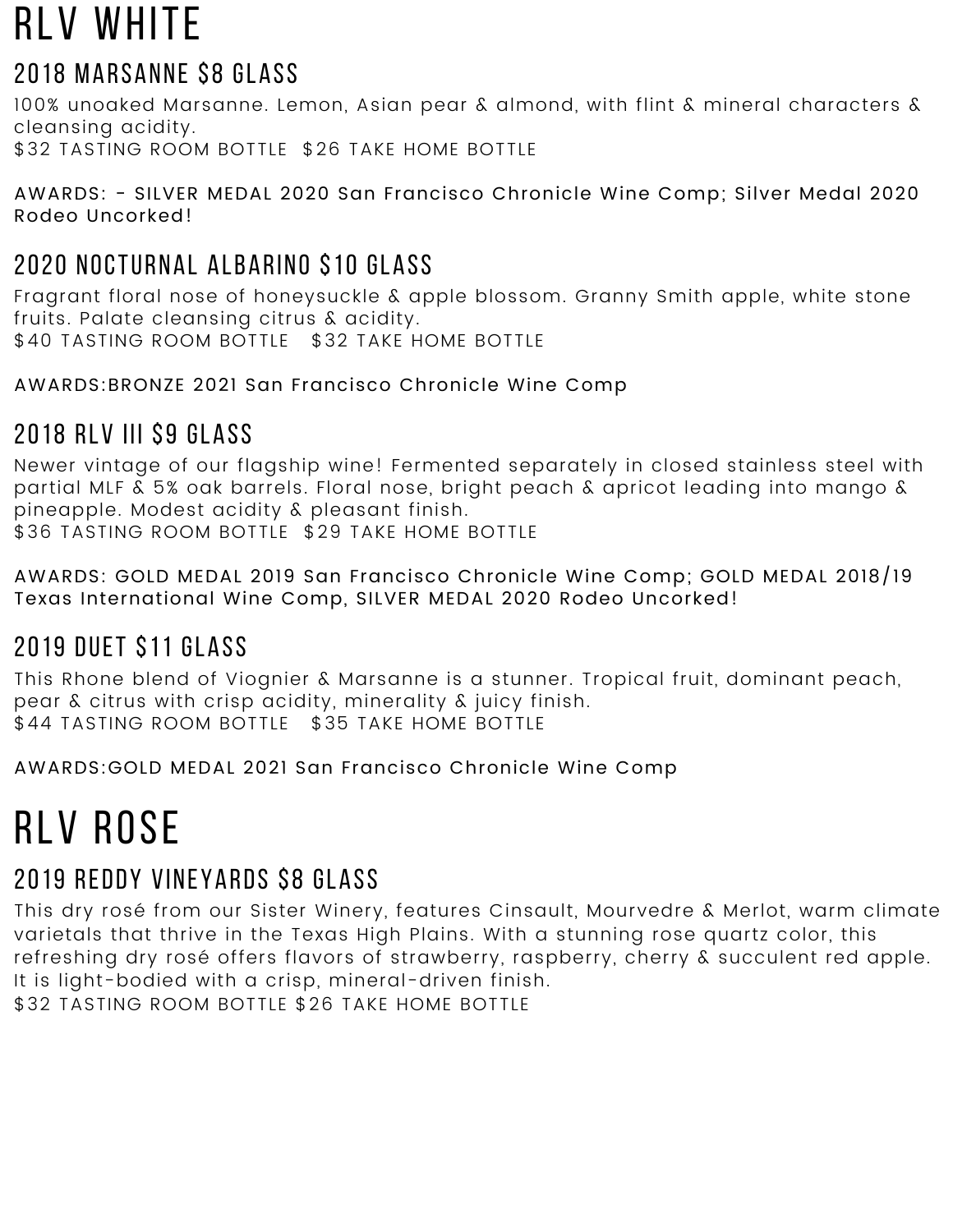## rlv red

### 2019 rojo \$10 GLASS

Widely popular multi-varietal off-dry red. Blend of Montepulciano, Barbera, Mouvedre, Tempranillo & Tannat. Aged in New French Oak & neutral barrel. Fruit notes of candied strawberry, cherry & red raspberry dominate with lighter body, soft tannin structure & finish.

\$40 TASTING ROOM BOTTLE \$28 TAKE HOME BOTTLE

## 2018 TORO \$10 GLASS

85% Tempranillo & 15% Merlot. Aged for 18 months with 30% in new French Oak & puncheons. Earthy nose, sweet & tart cherry, currants & spice, with grippy tannins. \$40 TASTING ROOM BOTTLE \$32 TAKE HOME BOTTLE.

AWARDS:SILVER MEDAL 2021 San Francisco International Wine Comp

## NV toro \$13 GLASS

95% Tempranillo & 5% Merlot. Aged for 18 months with 30% in new French Oak & puncheons, 70% Neutral Oak. Well structured body, black cherry, cassis & plum notes \$52 TASTING ROOM BOTTLE \$36 TAKE HOME BOTTLE.

## 2017 Valera \$11 GLASS

Syrah, Tempranillo, Mataro & Grenache presents dark red & black fruit from kirsch to cassis. With accents of black tea & clove. Oak is well integrated & restrained. Finish gently lingers.

\$44 TASTING ROOM BOTTLE \$38 TAKE HOME BOTTLE

AWARDS:SILVER MEDAL 2020 Rodeo Uncorked! Bronze Medal 2019 San Francisco International Wine Competition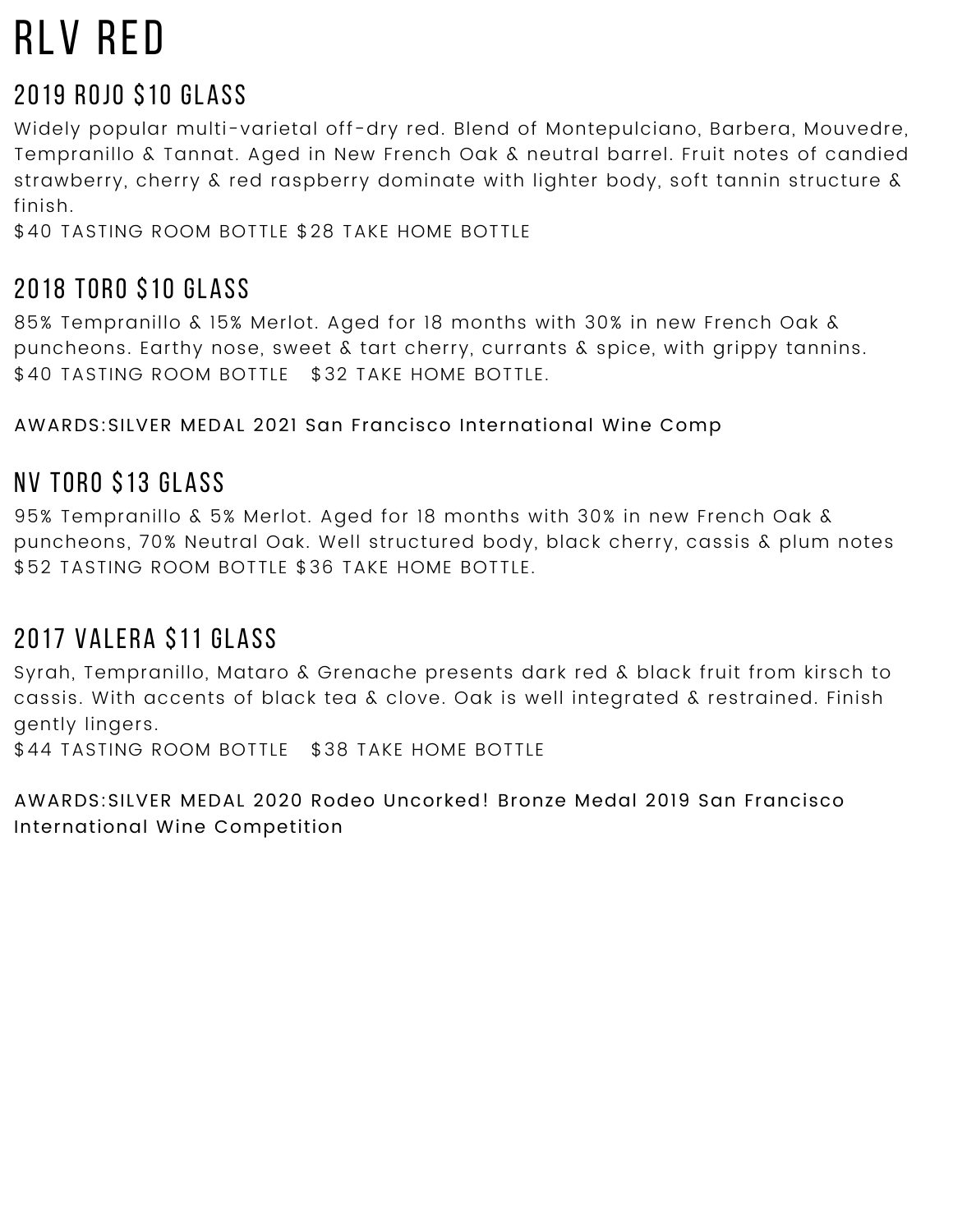## rlv red (CONT'D)

### 2017 the tempter \$13 GLASS

Texas Bordeaux styled blend of Tempranillo, Merlot & Tannat. Moderate tannic structure, black currant & cassis, long juicy finish, complimenting it's name. \$52 TASTING ROOM BOTTLE \$42 TAKE HOME BOTTLE

AWARDS:DOUBLE GOLD 2021 SF Chronicle Wine Comp, GOLD MEDAL 2020 Rodeo Uncorked! SILVER MEDAL 2020 San Francisco Wine Comp & Lone Star International Wine Comp; GOLD MEDAL 2019 San Francisco International Wine Comp

#### 2018 the tempter \$14 GLASS

Texas Bordeaux styled blend of Tempranillo, Merlot & Tannat. Moderate tannic structure, black currant & cassis, long juicy finish, complimenting it's name. \$56 TASTING ROOM BOTTLE \$45 TAKE HOME BOTTLE

AWARDS:DOUBLE GOLD 2021 San Francisco Chronicle Wine Comp

#### 2017 CORSO \$9 GLASS

Sangiovese, Montepulciano & Barbera. Red fruit layered with accents of black cherry & currants.

\$36 TASTING ROOM BOTTLE \$29 TAKE HOME BOTTLE

AWARDS:SILVER MEDAL 2020 Rodeo Uncorked! 2020 San Francisco Chronicle International Wine Comp

#### 2018 CORSO \$11 GLASS

Sangiovese, Montepulciano & Barbera. Red fruit layered with accents of black cherry & currants.

\$44 TASTING ROOM BOTTLE \$35 TAKE HOME BOTTLE

#### 2018 syrah \$12 GLASS

75% Syrah, 20% Tempranillo & 5% Cinsault, aged for 18 months in 30% New French oak puncheon & barrel. Dark Ruby color brimming with brooding black currant, kirsch, cola & tobacco. Spice notes of cinnamon & eucalyptus. Producing rich complexity, dull body & long finish.

\$48 TASTING ROOM BOTTLE \$38 TAKE HOME BOTTLE